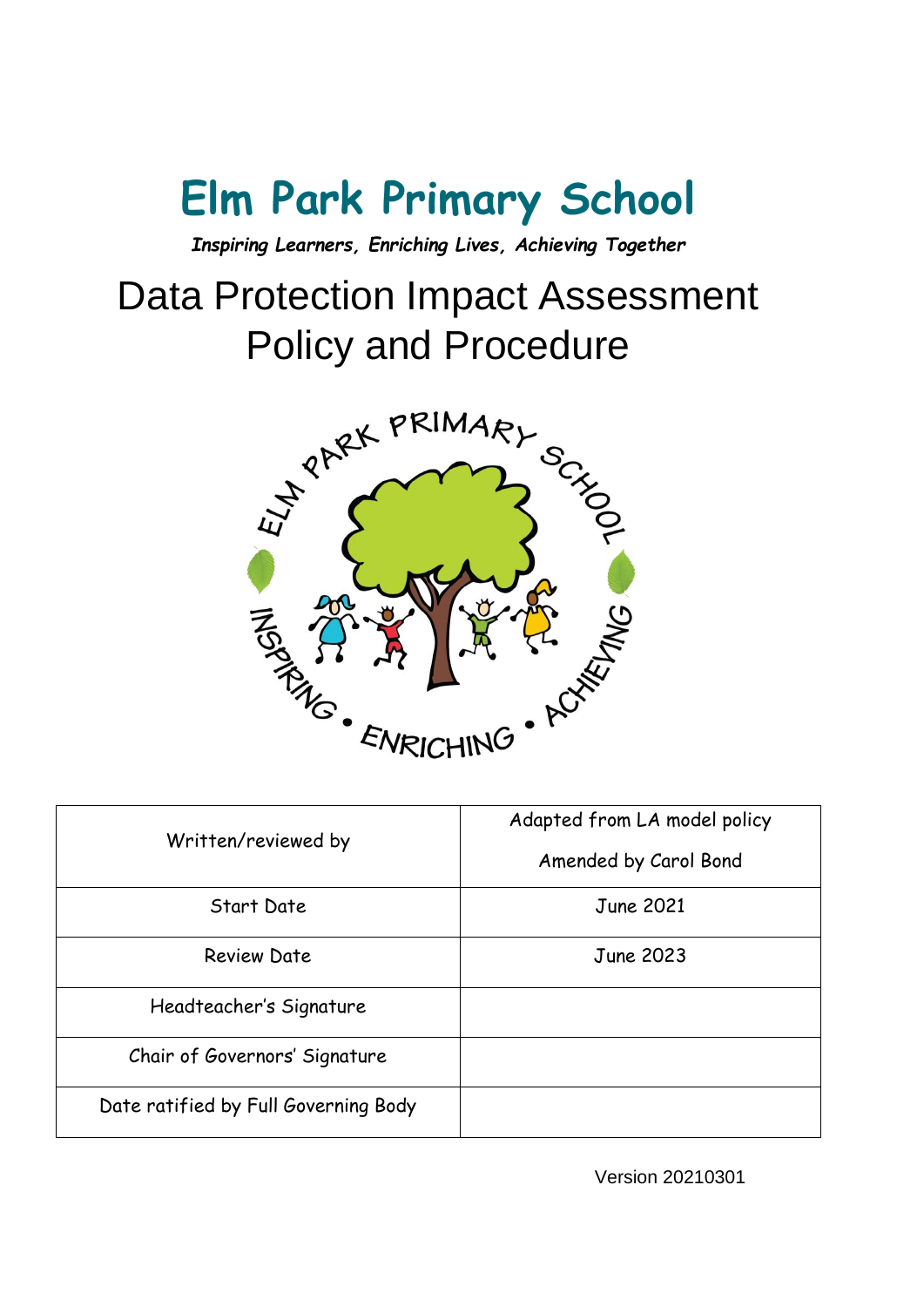# Equality Impact Assessment (EIA) Part 1: EIA Screening

| <b>Policies, Procedures</b><br>or Practices | Date             |  |
|---------------------------------------------|------------------|--|
| EIA CARRIED OUT BY:                         | EIA APPROVED BY: |  |

Groups that may be affected:

| Are there any concerns that the policy could have a<br>different impact on any of the following groups?<br>(please tick the relevant boxes)     | Existing or<br>potential adverse<br>impact | Existing or<br>potential for<br>positive impact |
|-------------------------------------------------------------------------------------------------------------------------------------------------|--------------------------------------------|-------------------------------------------------|
| Age (young people, the elderly: issues surrounding<br>protection and welfare, recruitment, training, pay,<br>promotion)                         |                                            |                                                 |
| Disability (physical and mental disability, learning<br>difficulties; issues surrounding access to buildings,<br>curriculum and communication). |                                            |                                                 |
| Gender Reassignment (transsexual)                                                                                                               |                                            |                                                 |
| Marriage and civil partnership                                                                                                                  |                                            |                                                 |
| Pregnancy and maternity                                                                                                                         |                                            |                                                 |
| Racial Groups (consider: language, culture, ethnicity<br>including gypsy/traveller groups and asylum seekers                                    |                                            |                                                 |
| Religion or belief (practices of worship, religious or<br>cultural observance, including non-belief)                                            |                                            |                                                 |
| Gender (male, female)                                                                                                                           |                                            |                                                 |
| Sexual orientation (gay, lesbian, bisexual; actual or<br>perceived)                                                                             |                                            |                                                 |

Any adverse impacts are explored in a Full Impact Assessment.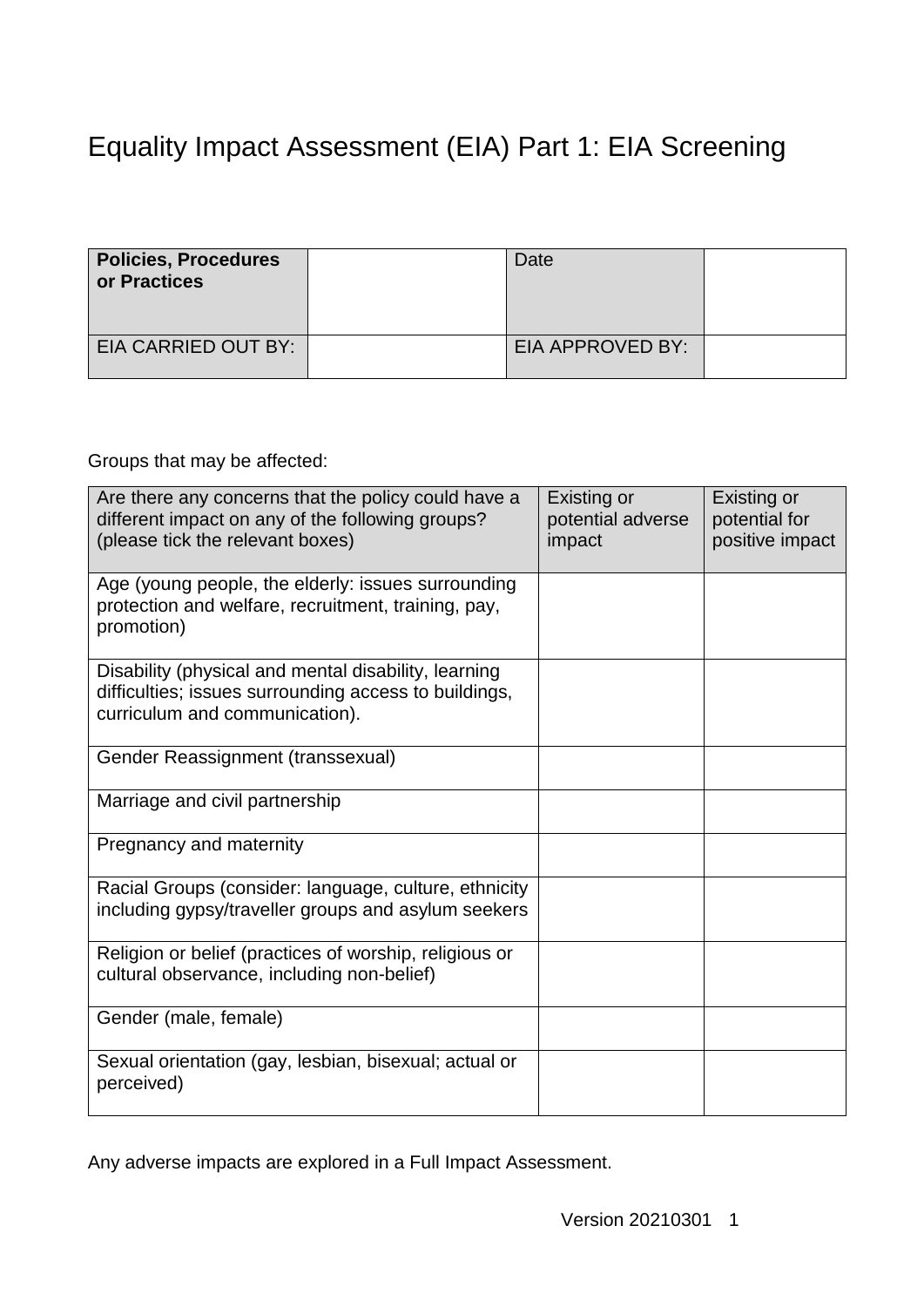### Table of Contents

| Appendix C - DPIA template for screening questions and completing an assessment  10 |  |
|-------------------------------------------------------------------------------------|--|
| Annex 1 - Linking the DPIA to the UK General Data Protection Principles16           |  |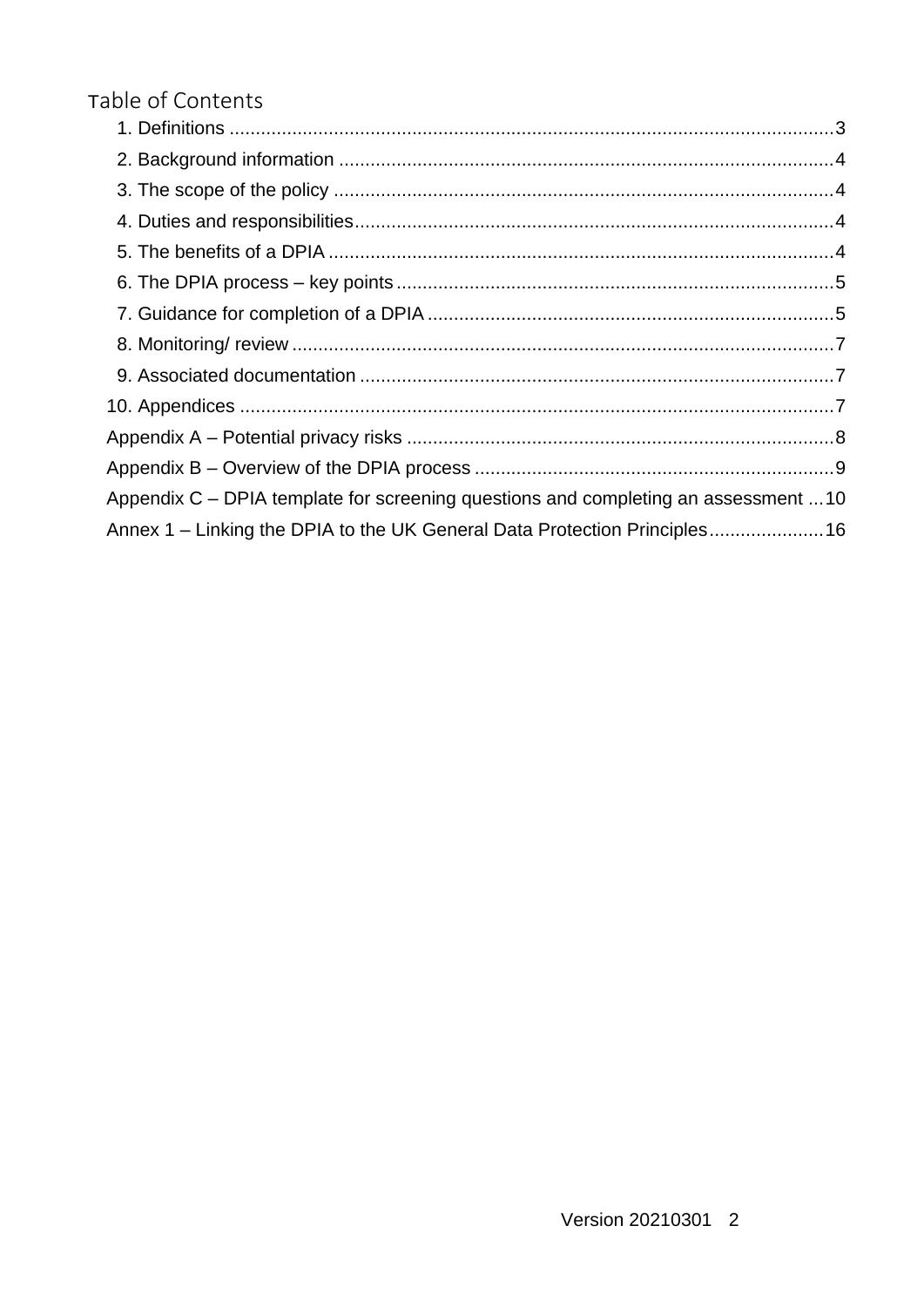## <span id="page-3-0"></span>1. Definitions

**Initiative** - any initiative considering change, for example a new policy, process, procedure, project, IT system or procurement activity.

**Privacy** – in its broadest sense the right of an individual to be left alone. It can take two main forms and these can be subject to different types of intrusion:

- **Physical privacy** the ability of a person to maintain their own physical space or solitude. For example intrusion can come in the form of unwelcome searches of a person's home or acts of surveillance and the taking of biometric information.
- **Information privacy** the ability of a person to control, edit, manage and delete information about themselves and to decide how and to what extent such information is communicated to others. For example intrusion can come in the form of collection of excessive personal information, disclosure of personal information without consent and misuse of information.

**Data Protection Impact Assessment (DPIA)** – a process which assists the school in identifying, minimising and addressing the privacy risks associated with any new initiative.

**Advice sought and consultation** – activity to allow people to highlight privacy risks and solutions based on their own areas of expertise. This can include seeking advice from internal stakeholders or formal consultation with external stakeholders including partners or service users

**Information Asset** – is current information held by the organisation which is categorised from the perspective of its content/ business use rather than necessarily an IT system. It could be a collection of paper or electronic records held by the school that contain customer/ service user, stakeholder, staff or pupil data. The data the asset holds must be personal and/ or sensitive

**Personal data** - is information about a person which would enable that person's identity to be established. Sensitive data is anything which if lost or compromised could affect individuals, organisations or the wider community. Sensitive data is defined by the UK General Data Protection Regulation as including:

- racial or ethnic origin;
- political opinions;
- religious or philosophical beliefs;
- trade union membership;
- health data:
- genetic data;
- biometric data for the purpose of uniquely identifying a natural person;
- data concerning a natural person's sex life or sexual orientation.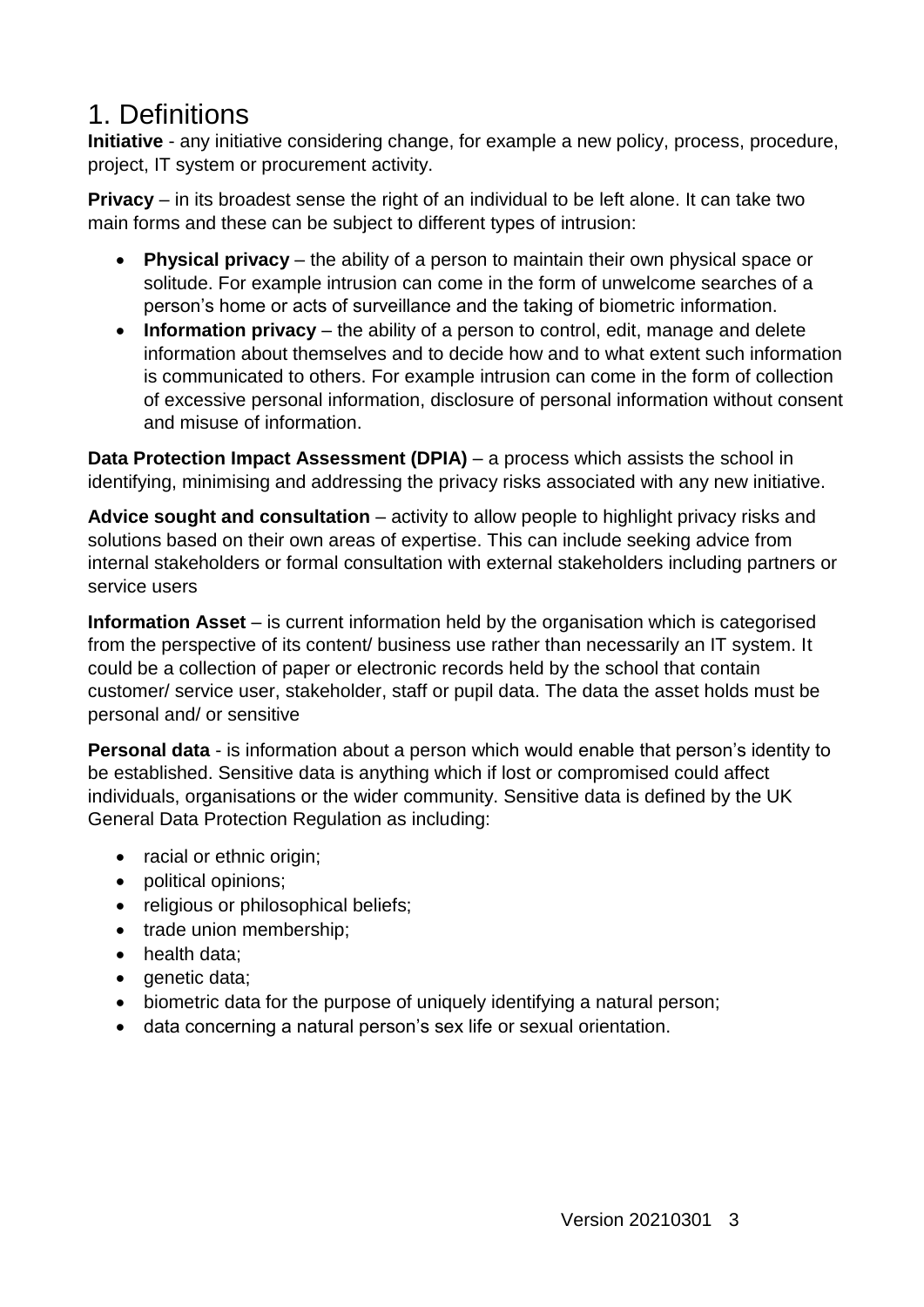## <span id="page-4-0"></span>2. Background information

Completion of a Data Protection Impact Assessment (DPIA) is a requirement of Article 35 of the UK General Data Protection Regulation

With so much information being collected, used and shared in our school, it is important that steps are taken to protect the privacy of each individual and ensure that personal information is handled legally, securely, efficiently and effectively.

Completion of a DPIA will assist us to identify and minimise our privacy risks to comply with our data protection obligations and meet individuals' expectations of privacy.

# <span id="page-4-1"></span>3. The scope of the policy

The policy covers any initiative considering change, for example a new policy, process, procedure, project, IT system or procurement activity. For the purposes of this policy 'initiative' will cover all of the activity listed above.

The policy provides a process which will enable:

- identification of the need to complete a DPIA through a set of screening questions;
- the collection of sufficient information about an initiative to complete a DPIA:
- privacy risks identified by the DPIA to be documented and considered;

The process should be followed from the start of an initiative to ensure that potential problems are identified at an early stage, when addressing them will be simpler and less costly and the direction of work can be influenced.

Although the policy is aimed at new initiatives information asset owners may wish to use it as a tool to review existing arrangements to identify and address privacy risks as a continuous improvement activity.

# <span id="page-4-2"></span>4. Duties and responsibilities

The governing body has overall responsibility for the strategic direction and governance of the school, including ensuring that school processes comply with all legal, statutory and good practice guidance requirements.

The Head teacher is responsible to the governing body for ensuring the Information Security Assurance and Risk Management Plan is implemented and reviewed and its effect monitored. The DPIA is one element of the management of information risk. Information risk needs to be handled in a similar manner to other major risks such as financial, legal and reputational risks.

General staff responsibilities – all school staff must follow the requirements of this and related policies particularly those relating to information governance. Particular care should be taken of the privacy impact of working with contractors and partner organisations.

# <span id="page-4-3"></span>5. The benefits of a DPIA

The completion of a DPIA is a requirement under UK GDPR and, as such, the ICO may ask an organisation to view a DPIA. It is an effective way to demonstrate to the ICO how personal data processing complies with the UK GDPR.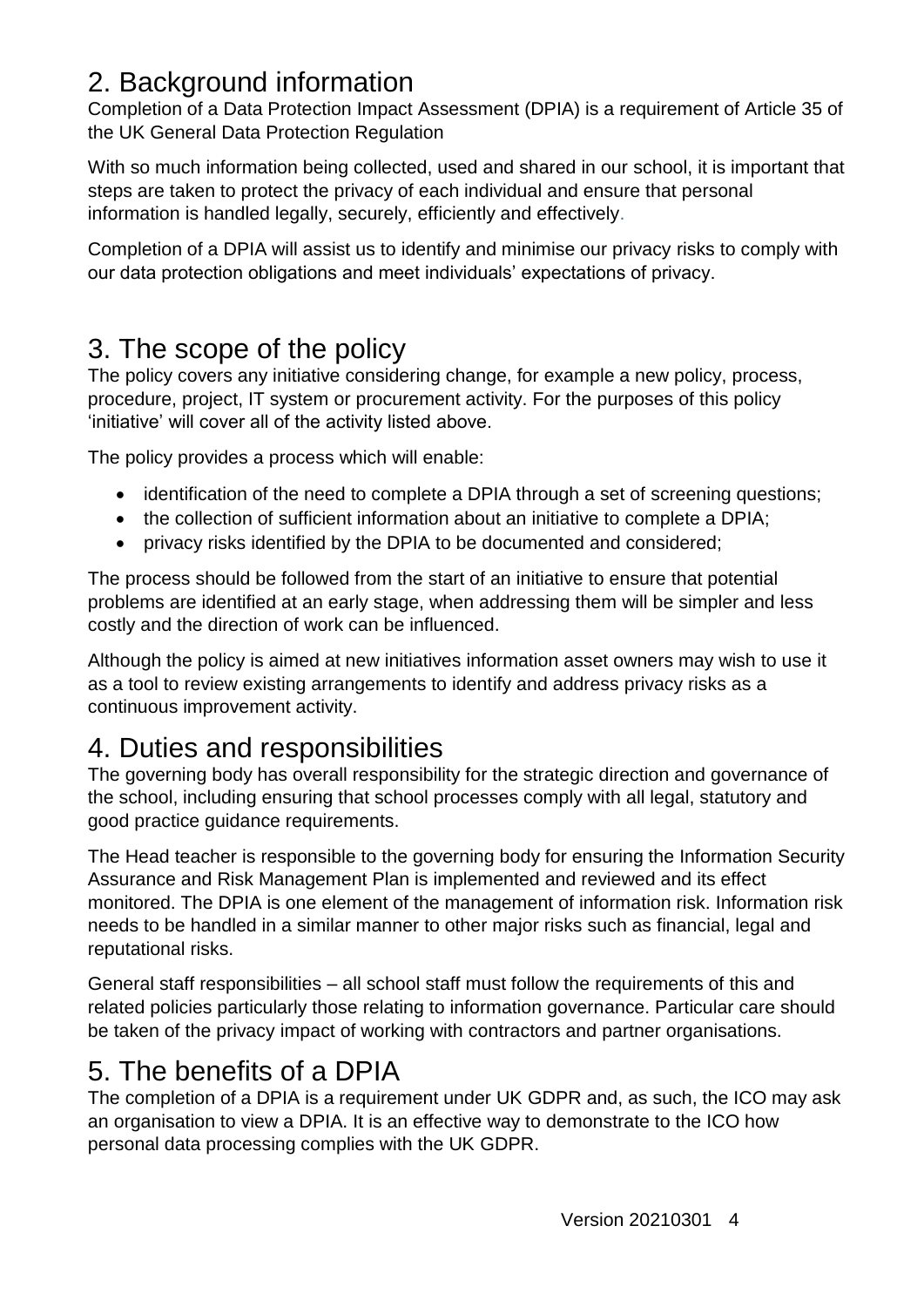We can increase pupil, parent and employee confidence in the way we will use their information. An initiative which has been subject to a DPIA should be less privacy intrusive and therefore less likely to affect individuals in a negative way.

A DPIA will demonstrate transparency and may make it easier to explain to individuals why their information is being used.

It will support our legal obligations under the UK GDPR.

Completing a DPIA in the early stages of an initiative will ensure privacy issues are identified early on and most importantly inappropriate solutions are not implemented that later have to be reversed.

Carrying out a DPIA should benefit the school through better policies and systems being produced and improving relationships with individuals.

# <span id="page-5-0"></span>6. The DPIA process – key points

The DPIA process is flexible and can be integrated within our existing approach to managing initiatives including those managed through project management arrangements. Appendix C details an overview of the process. The time and resources dedicated to a DPIA should be scaled to fit the nature of the initiative.

A DPIA should begin early in the life of an initiative and should continue to be considered through to implementation.

The DPIA incorporates the following steps:

- identify the need for a DPIA:
- describe the information flows;
- identify the privacy and related risks:
- identify and evaluate the privacy solutions;
- sign off and record the DPIA outcomes;
- integrate the outcomes into the key documentation;
- consult with internal and external stakeholders as needed throughout the process.

### <span id="page-5-1"></span>7. Guidance for completion of a DPIA **When do I need to complete a DPIA?**

You should complete a DPIA at the start of any initiative and use it to maintain awareness and regularly review privacy risks through to completion of work. For procurement activity the DPIA should be completed prior to tender to ensure all relevant privacy risks are considered when preparing specifications.

### **Who should identify the need for a DPIA and complete it?**

It is the responsibility of the lead of an initiative to identify the need for a DPIA and complete it. This may be a process owner, manager of the service area completing the initiative or in the case of formal projects the service lead.

### **How to identify the need for a DPIA?**

The consideration of a number of screening questions will identify the need to complete a DPIA. If any screening question is answered 'yes' a DPIA will need to be completed. The screening questions are detailed in a template attached at appendix C.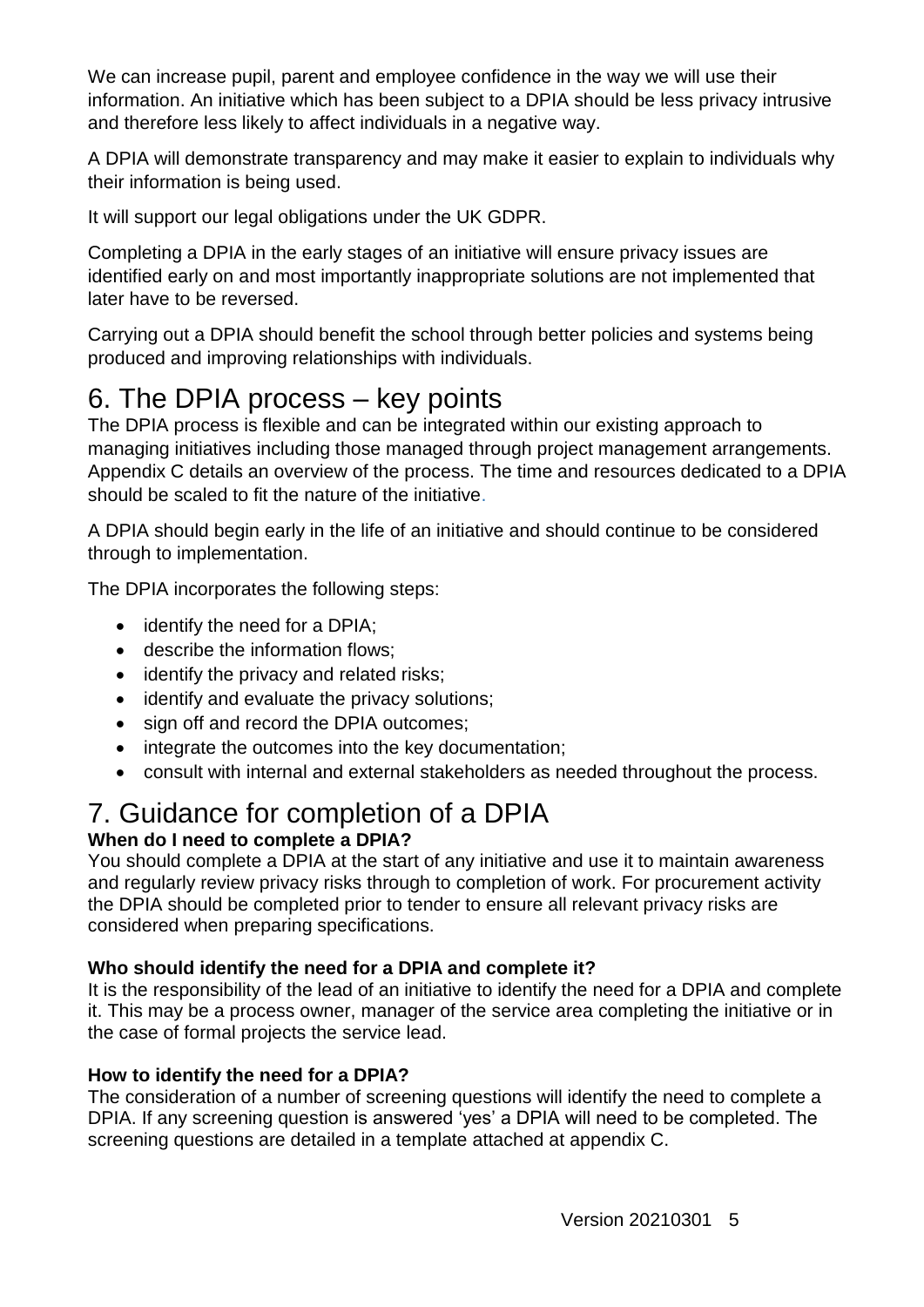#### **How do I complete a DPIA?**

The template attached at appendix C will guide staff through the completion of a DPIA.

#### **Why do I need to describe the information flow in a DPIA?**

Understanding the information flows involved in an initiative is essential to a proper assessment of privacy risks. Existing processes and resources such as information audits and the information asset register can be a useful tool in completing this step of a DPIA. The DPIA template (step two) highlights important information to consider in describing an information flow.

#### **How do I identify a privacy issue and evaluate a solution?**

When conducting a DPIA it is necessary to identify any privacy risks and their potential consequences for individuals, compliance and for the school such as fines for noncompliance with legislation or reputational damage leading to loss of trust. The DPIA template (step three) provides a table to record the privacy risks and their consequences. Appendix A provides information about potential privacy risks. The following may also provide useful information:

The ICO's Anonymisation: Managing Data Protection Risk Code of Practice may help to identify privacy risks associated with the use of anonymised personal data.

The ICO's Data Sharing Code of Practice may help to identify privacy risks associated with sharing personal data with other organisations.

The ICO's codes of practice on privacy notices and CCTV, as well as other more specific guidance, will also help to focus DPIAs on those issues.

The DPIA template (step four) provides an optional table to score the level of risk for each privacy risk identified and to evaluate the solution/s identified by measuring the inherent risk score. Any privacy risk with a residual score of 6 or more should be regarded as high risk by the school. It is the responsibility of the school to record relevant risks in the appropriate risk register.

### **Why do I need to sign off and record the DPIA outcomes?**

A key part of the DPIA process is deciding which privacy risks to take forward and recording whether the risks that have been identified are to be tolerated (accepted), treated (reduced), eliminated or transferred. It may be decided that an identified risk is tolerated. However, if there are unacceptable privacy risks which cannot be treated, eliminated or transferred then it will be necessary to reassess the viability of the initiative or a proposal of that initiative. You must record details of the decision maker, who has signed off each risk and the reasons behind their decision.

### **Who do I need to consult/ seek advice from?**

Consultation and seeking advice is an important part of the DPIA process (and can happen at any stage) allowing people to highlight privacy risks and solutions based on their own areas of expertise. Internal activity will be with a range of internal stakeholders for example Governors, Legal, HR, or IT (this list is not exhaustive and you need to establish the key internal stakeholders to your initiative). It may take the form of a written communication/ document or verbal discussion taking place in a focus group or project team meeting. External activity provides an opportunity to gain input from people who could be adversely affected by the initiative if privacy risks are not properly considered and addressed. This may take the form of but not limited to electronic consultation or focus groups for service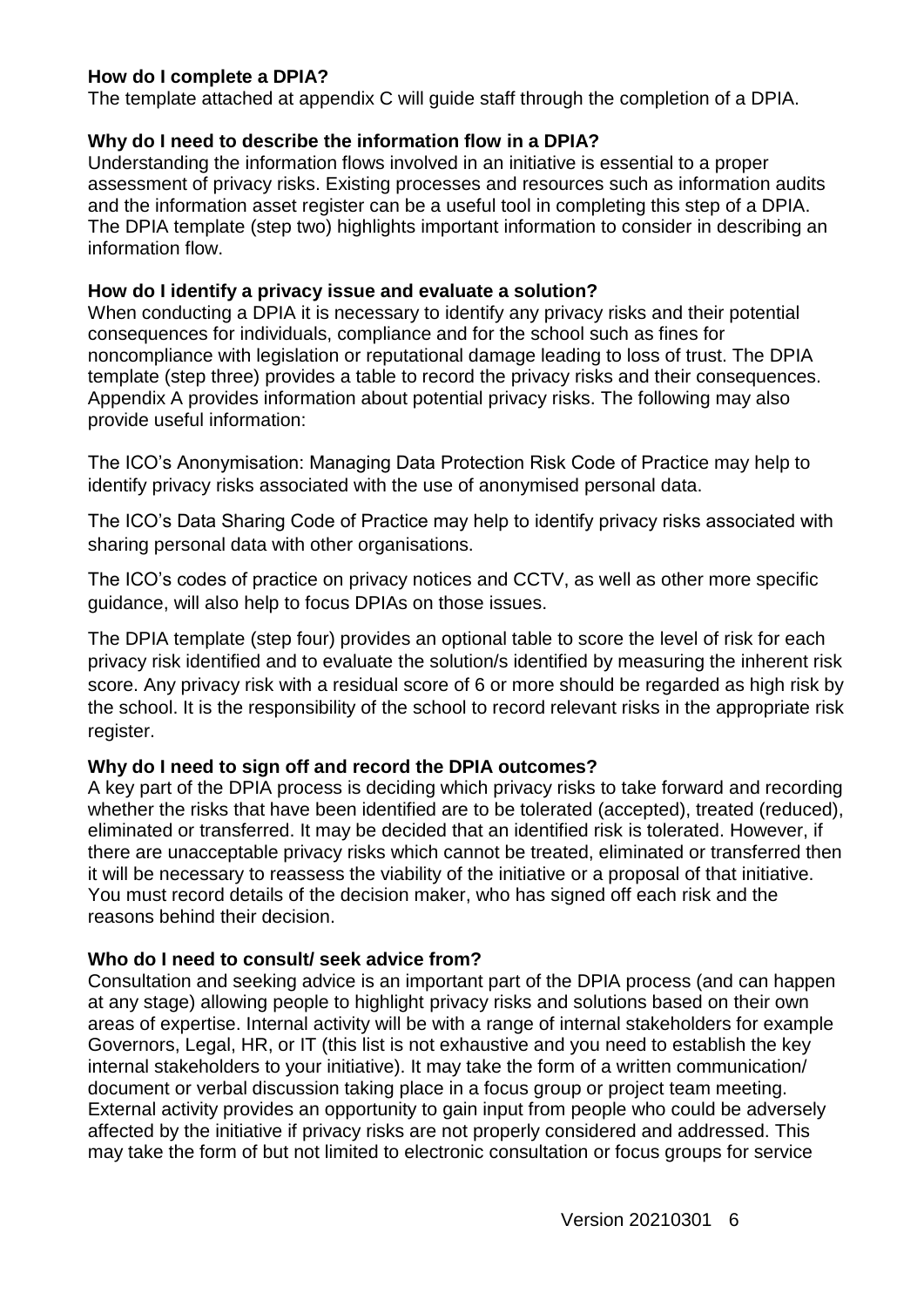users. The decision to conduct external consultation may be decided as part of the solution to a privacy risk identified.

#### **What documents should be updated?**

The DPIA process should be integrated into existing process documents used to plan work required for the initiative. In the case of formal projects this includes the project initiation document (PiD), plan, action/decision, risk/issue log, comms/ consultation plan and the equality impact assessment (if appropriate). The Information Asset Register must be updated for any changes made to information assets. Decision reports should include reference to the privacy risks and mitigation identified.

### **What do I do with completed screening questions and DPIAs?**

A copy of the completed screening questions and DPIA should be retained within the Information Asset Register (or Records of Processing Activity) electronic folders for future reference.

#### **How do I report an identified risk?**

A key principle of DPIA is that the process is a form of risk management. When carrying out a DPIA you should identify any privacy risks to individuals, compliance risks and any related risks for the school; such as fines for non-compliance with legislation or reputational damage leading to loss of business. (Appendix A refers to possible risks you may wish to consider but remember this is not an exhaustive list and you should consider the risks that relate to your initiative).

The template in Appendix C includes a risk assessment approach which should be followed and if appropriate the risk should be transferred to the risk registers by the Information Asset Owner and to the project risk log. There is the optional table in Step 4 to measure the risk score.

### **Does a DPIA need to be completed for every initiative?**

You must complete the screening questions for every initiative. However you will only need to complete the full DPIA for initiatives that include personal information and for which a screening question has been answered as yes.

### <span id="page-7-0"></span>8. Monitoring/ review

This policy will be subject to review by the governing body to include effectiveness, compliance and the quality of the assessments completed.

### <span id="page-7-1"></span>9. Associated documentation

In completing a DPIA you may need to refer to information governance associated policies and guidance.

### <span id="page-7-2"></span>10. Appendices

Appendix A – Potential privacy risks

Appendix B – Overview of the DPIA process

Appendix C – DPIA template – screening questions and assessment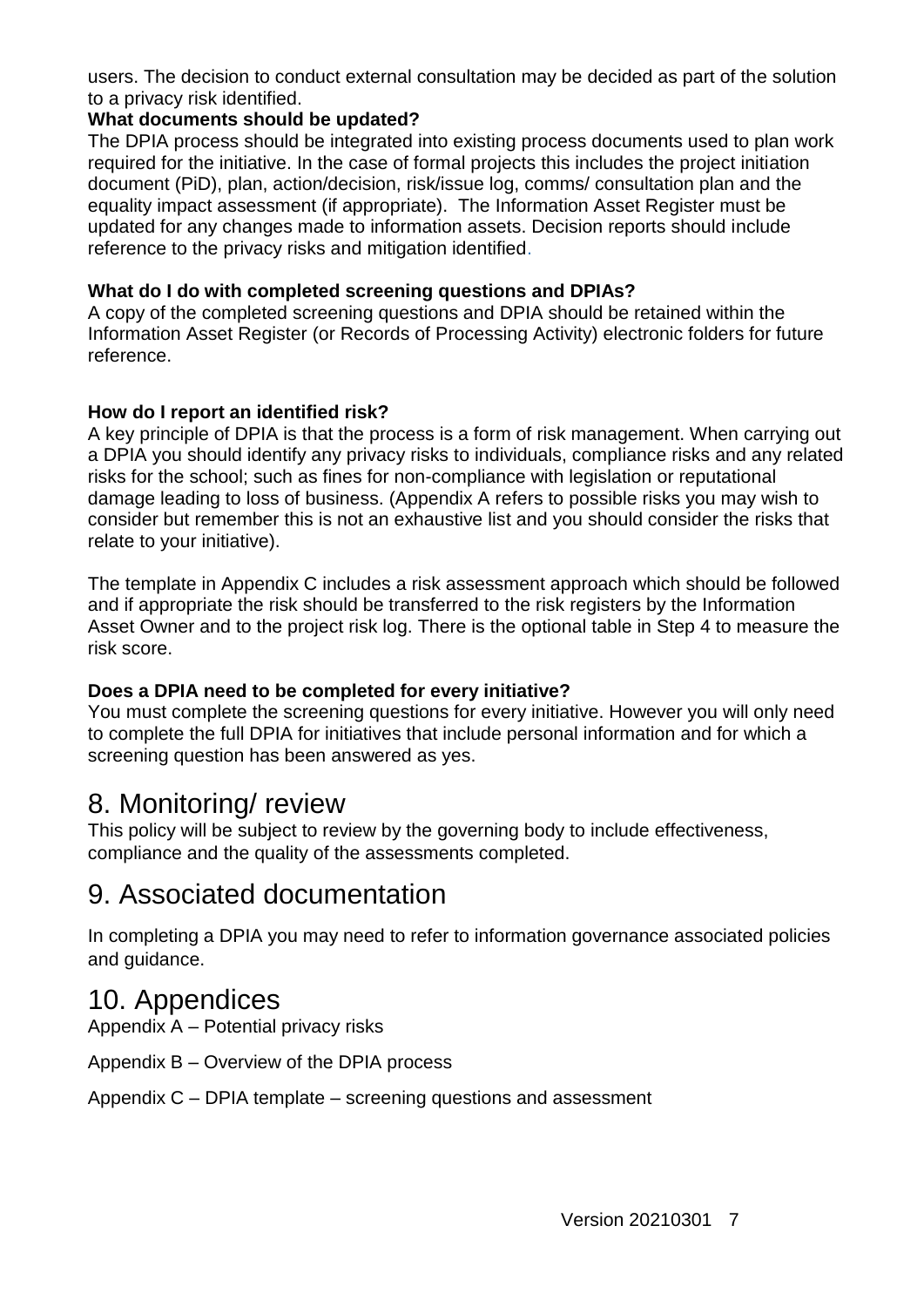# <span id="page-8-0"></span>Appendix A – Potential privacy risks

Risks to individuals can be categorised in different ways and it is important that all types of risk are considered – these range from risks to physical safety of individuals, material impacts (such as financial loss) or moral (for example, distress caused). Possible risks include:

### **Risks to individuals**

Inadequate disclosure controls increase the likelihood of information being shared inappropriately. The context in which information is used or disclosed can change over time, leading to it being used for different purposes without people's knowledge.

- New surveillance methods may be an uniustified intrusion on their privacy.
- Measures taken against individuals as a result of collecting information about them might be seen as intrusive.
- The sharing and merging of datasets can allow organisations to collect a much wider set of information than individuals might expect.
- Identifiers might be collected and linked which prevent people from using a service anonymously.
- Vulnerable people may be particularly concerned about the risks of identification or the disclosure of information.
- Collecting information and linking identifiers might mean that an organisation is no longer using information which is safely anonymised.
- Information which is collected and stored unnecessarily, or is not properly managed so that duplicate records are created, presents a greater security risk.
- If a retention period is not established information might be used for longer than necessary.

### **Corporate risks**

- Non-compliance with the UK GDPR or other legislation can lead to sanctions, fines and reputational damage.
- Problems which are only identified after the project has launched are more likely to require expensive fixes.
- The use of biometric information or potentially intrusive tracking technologies may cause increased concern and cause people to avoid engaging with the organisation.
- Information which is collected and stored unnecessarily, or is not properly managed so that duplicate records are created, is less useful to the school.
- Public distrust about how information is used can damage an organisation's reputation and lead to loss of confidence.
- Data losses which damage individuals could lead to claims for compensation.

### **Compliance risks**

- Non-compliance with the UK GDPR
- Non-compliance with the Privacy and Electronic Communications Regulations (PECR)
- Non-compliance with school specific legislation or standards
- Non-compliance with human rights legislation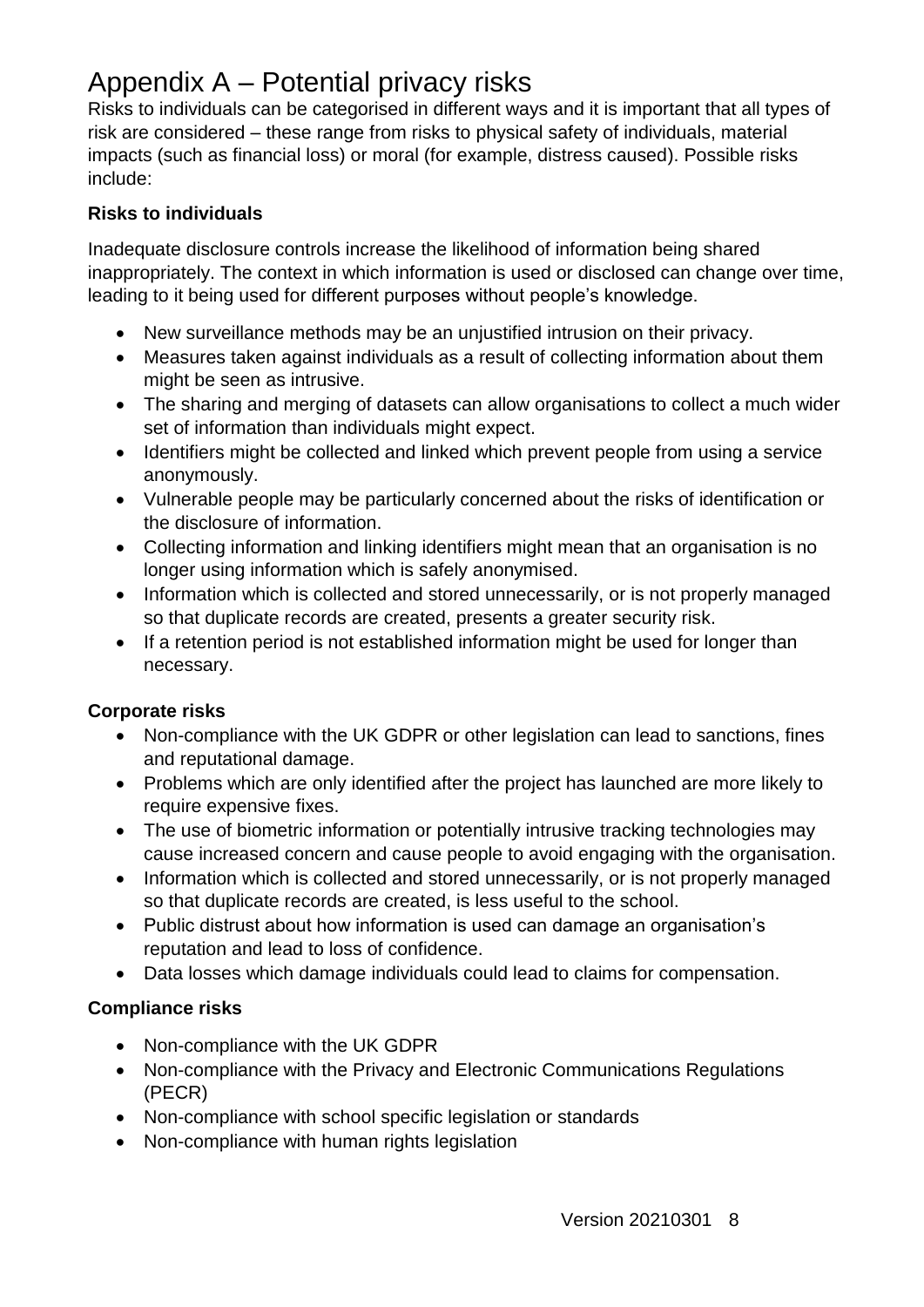# <span id="page-9-0"></span>Appendix B – Overview of the DPIA process

#### **Step 1: Identifying the need for a DPIA**

The need for a DPIA can be identified using the screening questions included in the DPIA template – see Appendix C.

#### **Step 2: Describing the information flows**

Describe the information flows of the initiative. Explain what information is collected, used, what it is used for, who it is obtained from and disclosed to, who will have access, and any other necessary information. For existing data establish that original consent and privacy notices cover the work being planned/undertaken.

### **Step 3: Identifying the privacy and related risks**

- some will be risks to individuals for example damage caused by inaccurate data or security breach, or upset caused by unnecessary intrusion on privacy.
- some risks will be to the organisation for example damage to reputation, or the financial costs of a data breach.
- legal compliance risks include the UK GDPR, PECR, and the Human Rights Act.

#### **Step 4: Identifying and evaluating privacy solutions**

Explain how you could address each risk. Some might be eliminated altogether. Other risks might be reduced. Most initiatives will require acceptance of some level of risk, and will have some impact on privacy.

Evaluate the likely costs and benefits of each approach. Consider the available resources, and the need to deliver a project which is still effective.

#### **Step 5: Signing off and recording the DPIA outcomes**

Privacy risks must be signed off at an appropriate level as part of the decision making process.

A DPIA report should summarise the process, and the steps taken to reduce the risks to privacy. It should also record the decisions taken to eliminate, mitigate, or accept the identified risks.

Publishing a DPIA report will improve transparency and accountability and lets individuals learn more about how your project affects them.

#### **Step 6: Integrating the DPIA outcomes back into key documentation**

The DPIA findings and actions should be integrated back into key documentation – the DPIA template in Appendix C provides a list of documentation to consider. It might be necessary to return to the DPIA at various stages of the initiative's development and implementation. Large initiatives are more likely to benefit from a formal review process.

A DPIA might generate actions which will continue after the assessment has been finished and these must continue to be monitored.

Record what you can learn from the DPIA for future initiatives.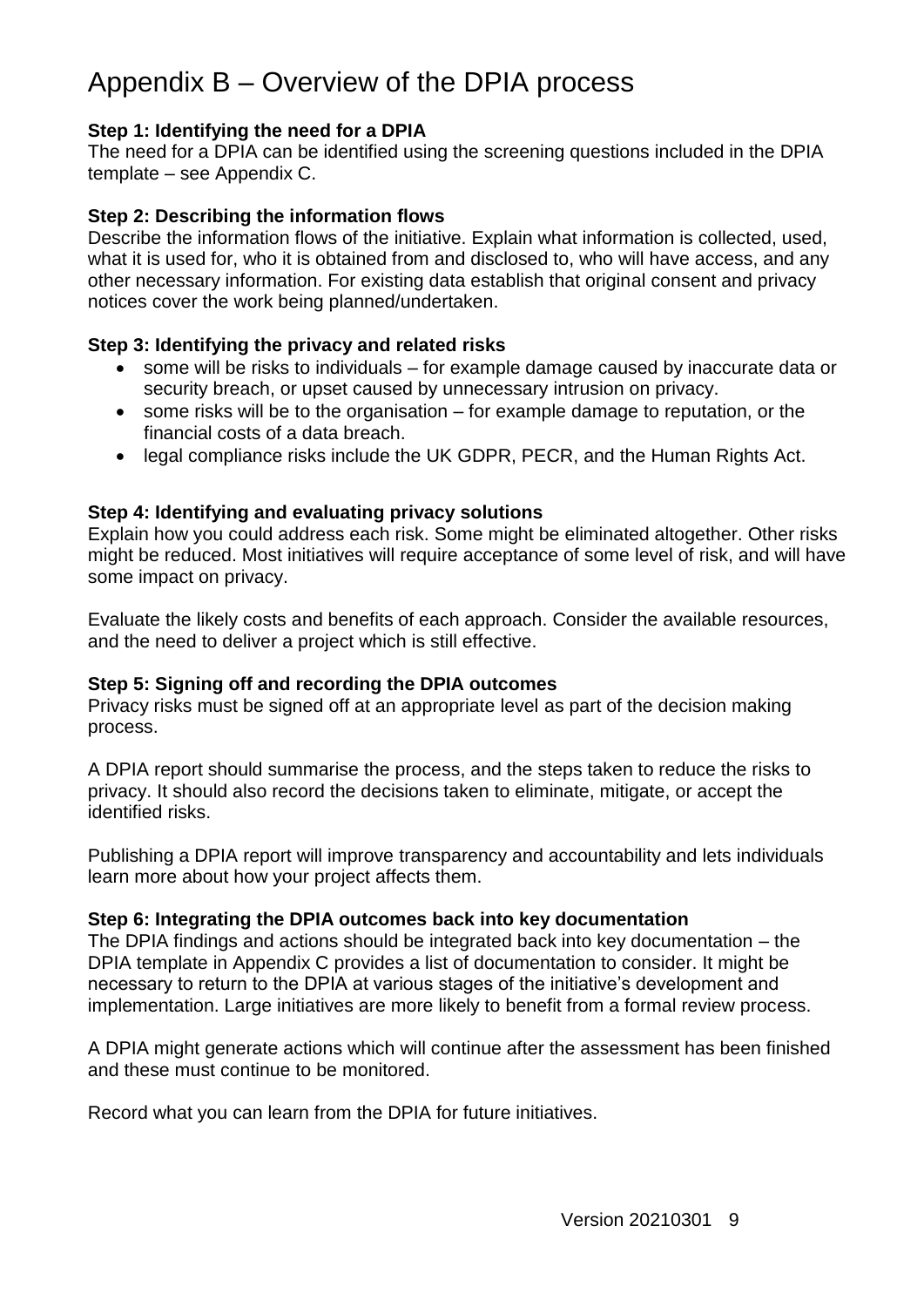# <span id="page-10-0"></span>Appendix C – DPIA template for screening questions and completing an assessment

Initiative name

Version and date

The following screening questions will identify if a DPIA is required. Answering 'yes' to any question will require a DPIA to be completed. You may expand on the answers as work progresses.

| Number         | Question                                      | <b>No</b> | Yes | Comments |
|----------------|-----------------------------------------------|-----------|-----|----------|
| 1              | Will the initiative involve the collection of |           |     |          |
|                | new information about individuals?            |           |     |          |
| $\overline{2}$ | Will the initiative compel individuals to     |           |     |          |
|                | provide information about themselves?         |           |     |          |
|                | Will information about individuals be         |           |     |          |
|                | disclosed to organisations or people who      |           |     |          |
|                | have not previously had routine access to     |           |     |          |
| 3              | the information? NB. This includes            |           |     |          |
|                | individuals who have previously accessed      |           |     |          |
|                | information but now work for a different      |           |     |          |
|                | organisation.                                 |           |     |          |
|                | Will you be using information about           |           |     |          |
| $\overline{4}$ | individuals for a purpose it is not currently |           |     |          |
|                | used for, or in a way it is not currently     |           |     |          |
|                | used?                                         |           |     |          |
|                | Does the initiative involve you using new     |           |     |          |
| 5              | technology which might be perceived as        |           |     |          |
|                | being privacy intrusive? For example, the     |           |     |          |
|                | use of biometrics or facial recognition.      |           |     |          |
|                | Will the initiative result in you making      |           |     |          |
| 6              | decisions or taking action against            |           |     |          |
|                | individuals in ways which can have a          |           |     |          |
|                | significant impact on them?                   |           |     |          |
|                | Is the information about individuals of a     |           |     |          |
|                | kind particularly likely to raise privacy     |           |     |          |
| $\overline{7}$ | concerns or expectations? For example,        |           |     |          |
|                | health records, criminal records or other     |           |     |          |
|                | information that people would consider to     |           |     |          |
|                | be particularly private.                      |           |     |          |
|                | Will the initiative require you to contact    |           |     |          |
|                | individuals in ways which they may find       |           |     |          |
| 8              | intrusive i.e. invasive, indiscreet,          |           |     |          |
|                | interfering or upsetting?                     |           |     |          |

If all questions have been answered 'no' a copy of this document should be retained in accordance with our records retention policies and as the initiative develops reference made to the screening questions in case any answers change to 'yes'. If any question has been answered 'yes' please continue to complete the rest of this template.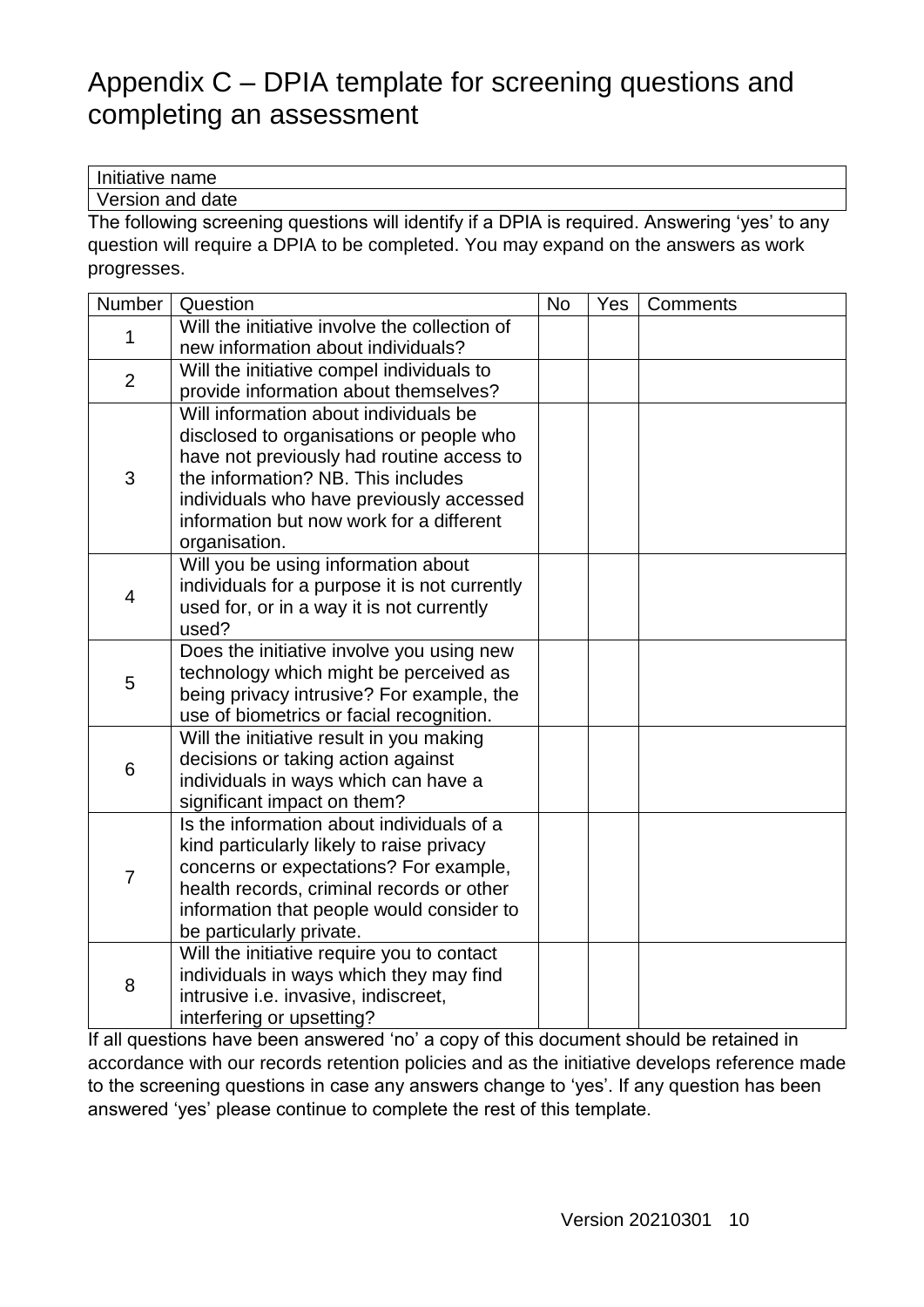### **Step one – Identify the need for a DPIA**

| Initiative outline<br>Note – explain what the initiative aims to achieve,<br>what the benefits will be to the organisation, to<br>individuals and to other parties. You may find this<br>information in management reports, committee<br>papers, a project mandate, brief or PiD. |  |
|-----------------------------------------------------------------------------------------------------------------------------------------------------------------------------------------------------------------------------------------------------------------------------------|--|
| Why is a DPIA required?<br>Note – this can draw on your answers to the<br>screening questions.                                                                                                                                                                                    |  |

### **Step two – Describe the information flows**

| <b>Information flows</b><br>Note – describe how personal information is<br>collected, stored, used and deleted explaining<br>what information is used and what is it used for |  |
|-------------------------------------------------------------------------------------------------------------------------------------------------------------------------------|--|
| and who has access to it. It may also be useful to                                                                                                                            |  |
| refer to process diagrams or another way of<br>explaining data flows. To obtain a full                                                                                        |  |
| understanding of information flows it is important<br>that you consider all of the following information:                                                                     |  |
| How many individuals will be affected?<br>How information is collected?                                                                                                       |  |
| Why is information collected?                                                                                                                                                 |  |
| How will the information be stored?                                                                                                                                           |  |
| For how long will the information be<br>stored?                                                                                                                               |  |
| Where has information come from? Who<br>will have access to the information?                                                                                                  |  |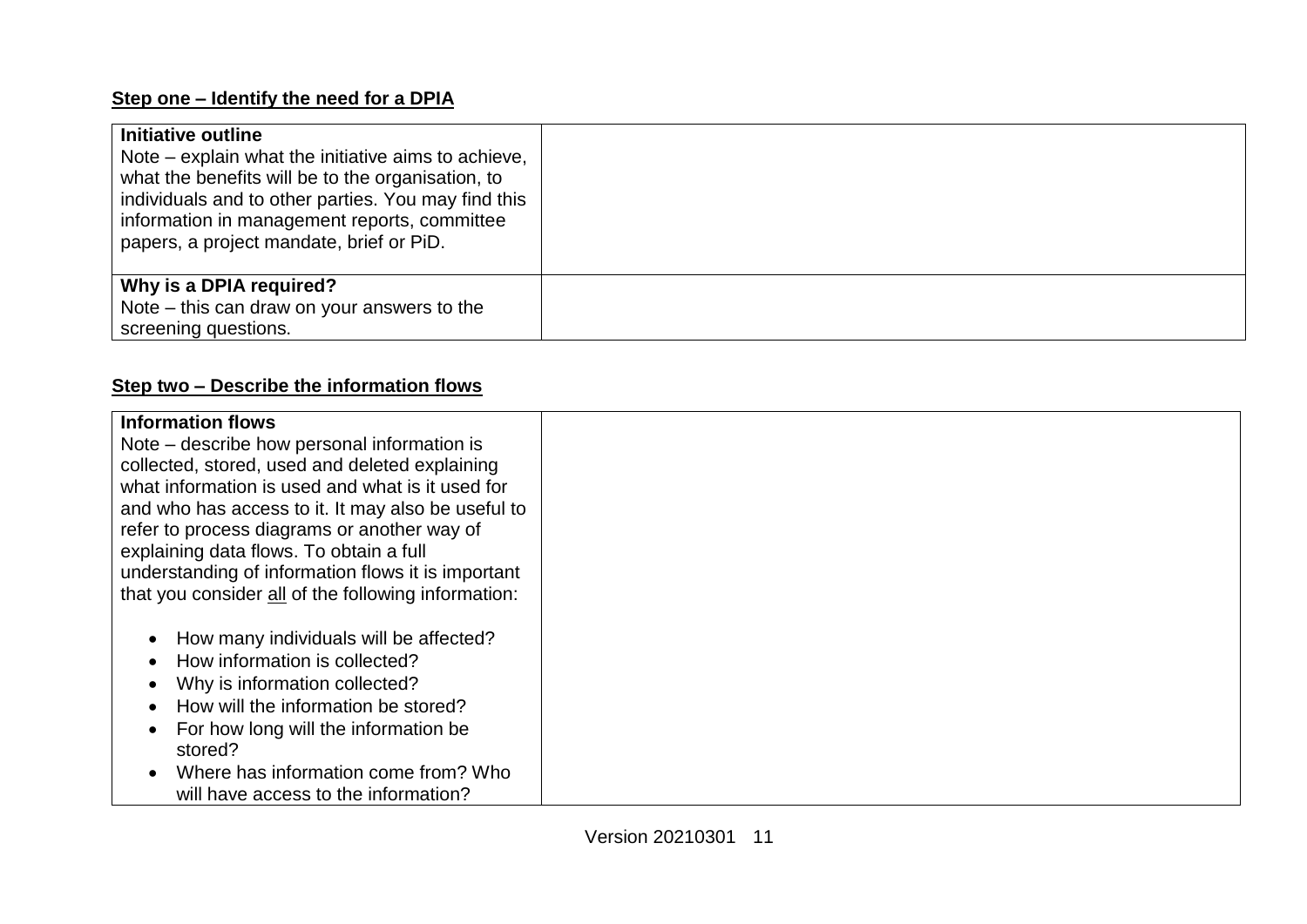| How will information be deleted?<br>Can analysis or reporting of anonymised<br>data sets identify an individual?<br>Can combining various sets of data result<br>in the identification of an individual?<br>Potential risks with the information flow?<br>For use of existing data does the consent<br>form/s used to collect the original data, and<br>the associated privacy notices, cover the<br>use of the data being considered by the<br>initiative. |  |
|-------------------------------------------------------------------------------------------------------------------------------------------------------------------------------------------------------------------------------------------------------------------------------------------------------------------------------------------------------------------------------------------------------------------------------------------------------------|--|
| Advice sought and consultation<br>Note – explain what practical steps you will take<br>to ensure that you identify and address privacy<br>risks. Who needs to provide advice? Who should<br>be consulted, internally and externally? How will<br>you obtain advice and carry out consultation?                                                                                                                                                              |  |

### **Step three – identify the privacy related risks**

| Note – identify the key privacy risks and the associated legislative compliance and corporate risks.<br>Annex 1 provides an extract of the UKGDPR principles to help you identify where there is a risk that the initiative will fail to comply with |                                                                                                                                 |                                                                                                            |  |  |  |  |  |  |  |
|------------------------------------------------------------------------------------------------------------------------------------------------------------------------------------------------------------------------------------------------------|---------------------------------------------------------------------------------------------------------------------------------|------------------------------------------------------------------------------------------------------------|--|--|--|--|--|--|--|
|                                                                                                                                                                                                                                                      |                                                                                                                                 | the UK General Data Protection Regulation or other relevant legislation, for example the Human Rights Act. |  |  |  |  |  |  |  |
|                                                                                                                                                                                                                                                      | Consequence                                                                                                                     |                                                                                                            |  |  |  |  |  |  |  |
| Privacy risk/ issue                                                                                                                                                                                                                                  | Identify legislative compliance<br>Identify risks to individuals<br>Identify associated<br>organisation/corporate risk<br>risks |                                                                                                            |  |  |  |  |  |  |  |
|                                                                                                                                                                                                                                                      |                                                                                                                                 |                                                                                                            |  |  |  |  |  |  |  |
|                                                                                                                                                                                                                                                      |                                                                                                                                 |                                                                                                            |  |  |  |  |  |  |  |

### **Step four – identify privacy solutions**

*Use either one of these two options to identify privacy solutions depending on the nature of the initiative and the risks involved*

Step 4 – Optional – to support risk assessment measurement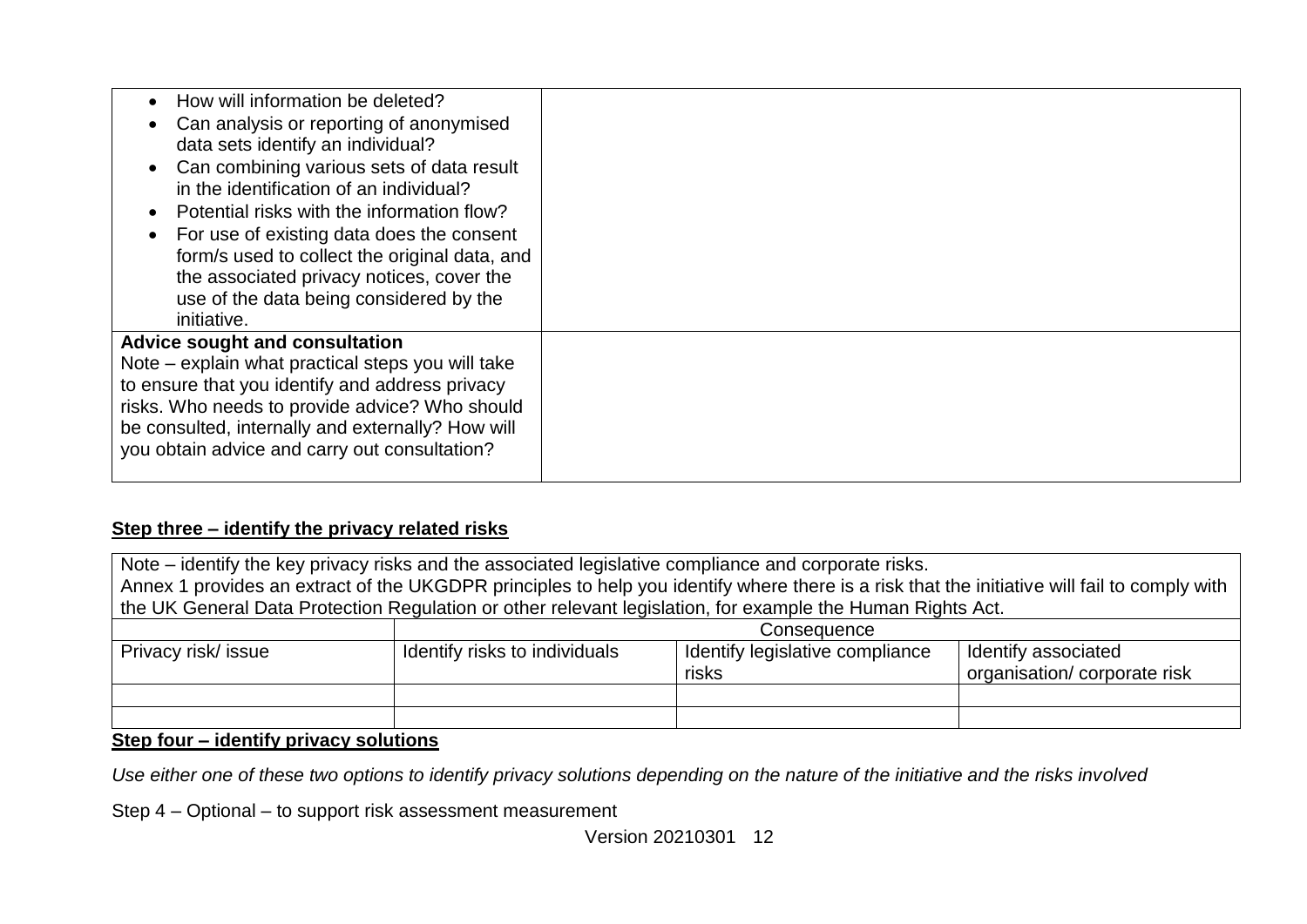Note – describe the action you could take to reduce risks, and any future steps which would be necessary (e.g. the production of new guidance or future security testing for systems).

You will need to score the privacy risk by multiplying the impact of the risk happening (1-3) by the likelihood of the risk happening (1-3) using the key shown in the table below. Once you have identified the solutions (mitigating actions/ opportunities) to manage or mitigate the privacy risk you need to calculate the residual score. Any privacy risk with a residual score of 6 or more should be considered high risk.

| $Im$ pact $(l)$     | Likelihood (L)          | Score (S)    |
|---------------------|-------------------------|--------------|
| No or slight impact | Unlikely to happen      |              |
| Significant impact  | Possible to happen      | $\mathbf{v}$ |
| Major impact        | Highly likely to happen |              |

| Ref | <b>The Risk</b><br>What can<br>happen and | Consequence /<br>benefit of event | <b>Risk</b> | <b>Inherent</b> |   | <b>Mitigating Actions /</b> | <b>Residual</b><br><b>Score</b> |   | <b>Further Action</b><br><b>Required</b> | <b>Risk</b><br>Owner | Open/<br>closed |
|-----|-------------------------------------------|-----------------------------------|-------------|-----------------|---|-----------------------------|---------------------------------|---|------------------------------------------|----------------------|-----------------|
|     | how it can<br>happen                      | happening                         |             | ۰               | S | <b>Opportunities</b>        | ۰                               | S |                                          |                      |                 |
|     |                                           |                                   |             |                 |   |                             |                                 |   |                                          |                      |                 |
|     |                                           |                                   |             |                 |   |                             |                                 |   |                                          |                      |                 |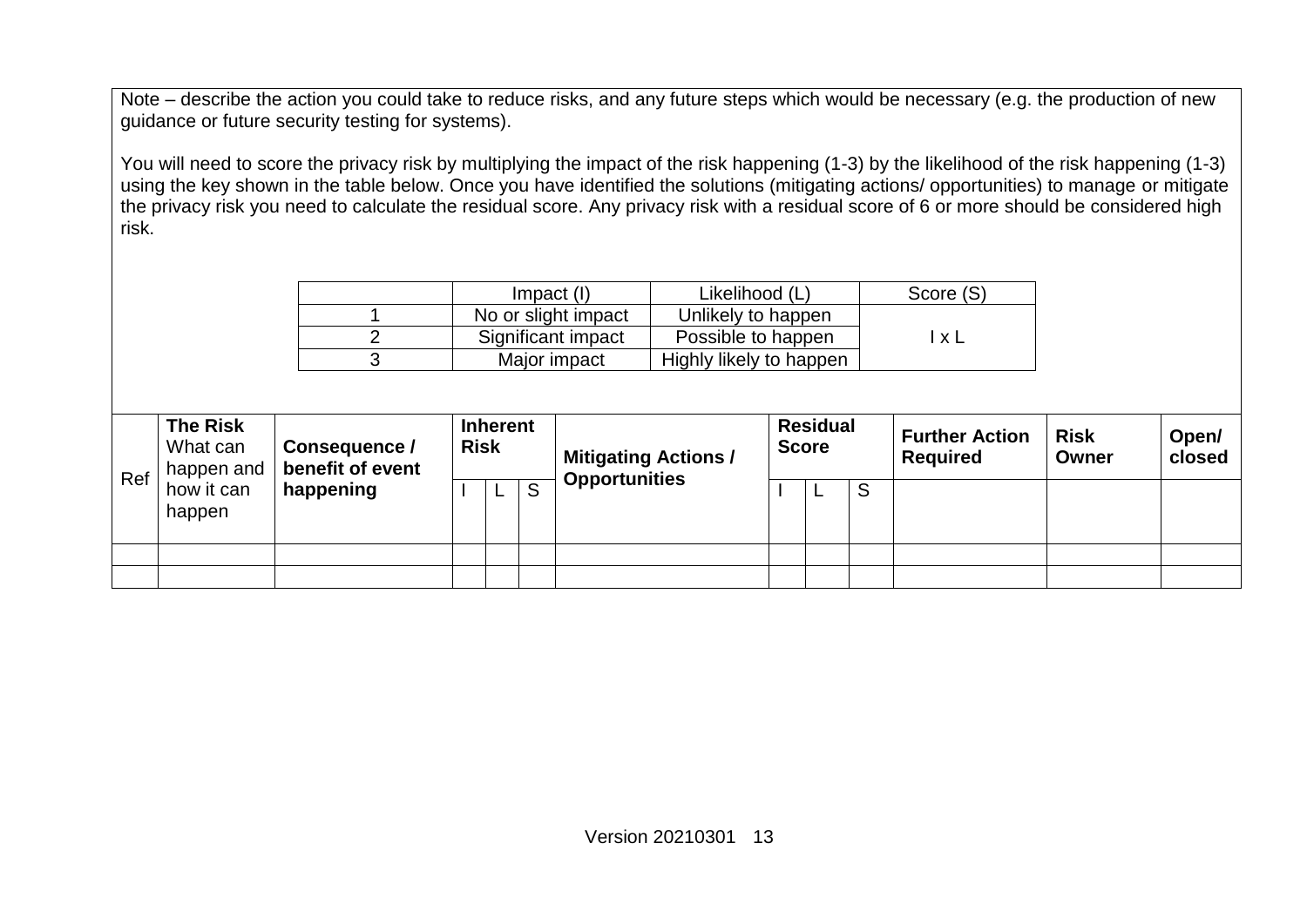### Step 4 – Option 2 – preferred method

| <b>Risk</b> | Solution(s) | <b>Result:</b> is the risk eliminated,<br>reduced, or accepted? | <b>Evaluation:</b> is the final impact<br>on individuals after<br>implementing each solution a<br>justified, compliant and<br>proportionate response to the<br>aims of the project? |
|-------------|-------------|-----------------------------------------------------------------|-------------------------------------------------------------------------------------------------------------------------------------------------------------------------------------|
|             |             |                                                                 |                                                                                                                                                                                     |
|             |             |                                                                 |                                                                                                                                                                                     |
|             |             |                                                                 |                                                                                                                                                                                     |
|             |             |                                                                 |                                                                                                                                                                                     |

### **Step five – sign off and record the DPIA outcomes**

| Note – who has approved the privacy risks and solutions involved in this initiative? Who is responsible for implementing approved<br>solutions? |                   |                           |  |  |
|-------------------------------------------------------------------------------------------------------------------------------------------------|-------------------|---------------------------|--|--|
| <b>Risk</b>                                                                                                                                     | Approved solution | Approved by whom and date |  |  |
|                                                                                                                                                 |                   |                           |  |  |
|                                                                                                                                                 |                   |                           |  |  |
|                                                                                                                                                 |                   |                           |  |  |
|                                                                                                                                                 |                   |                           |  |  |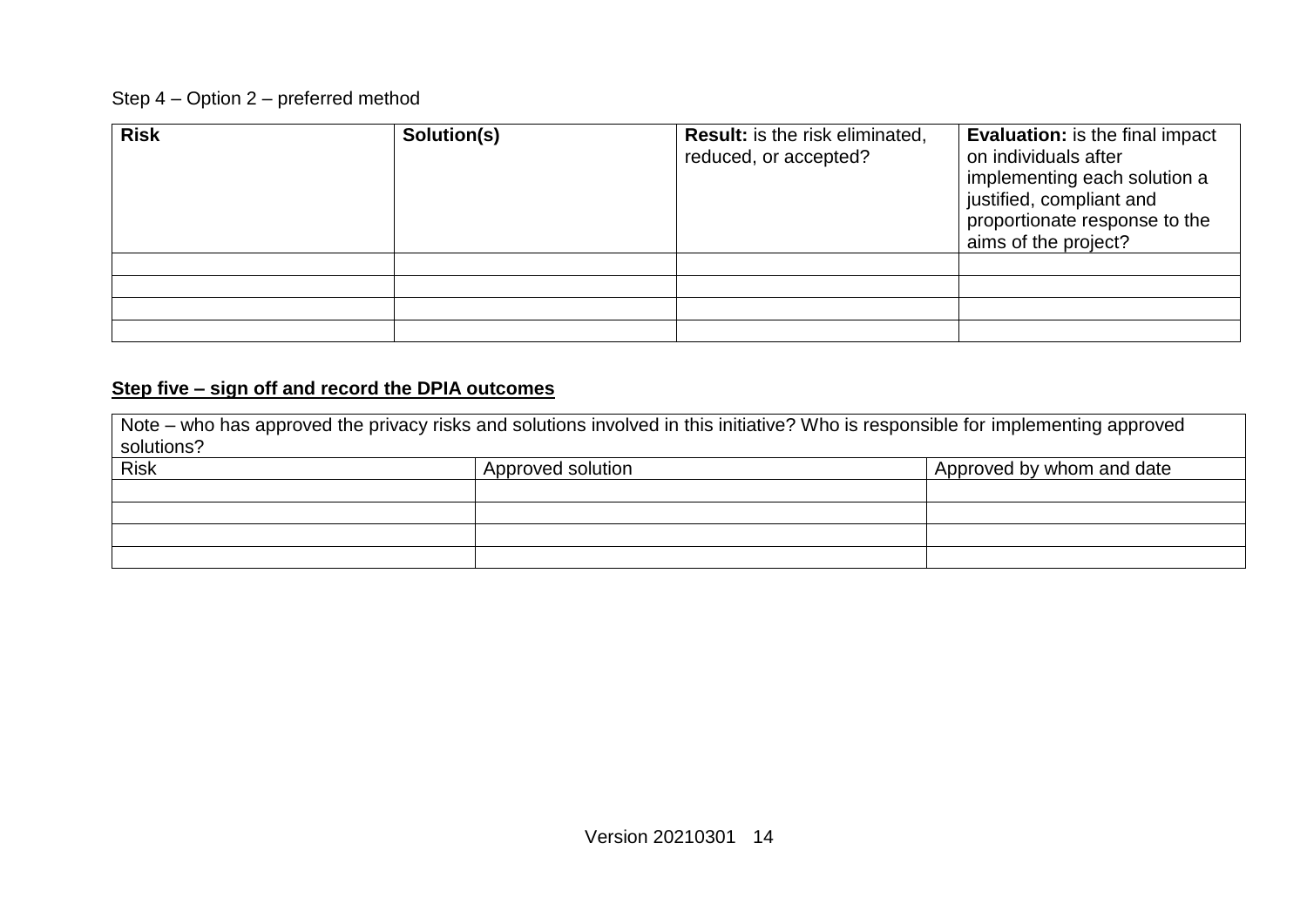### **Step six – Integrate the DPIA outcomes back into the key documentation**

Note – who is responsible for integrating the DPIA outcomes back into the key documentation? Who is responsible for implementing the solutions that have been approved?

| Action to be taken/DPIA outcomes | <b>Key Documentation</b> | Date for completion<br>of actions | <sup>1</sup> Responsibility for<br>actions |
|----------------------------------|--------------------------|-----------------------------------|--------------------------------------------|
|                                  |                          |                                   |                                            |
|                                  |                          |                                   |                                            |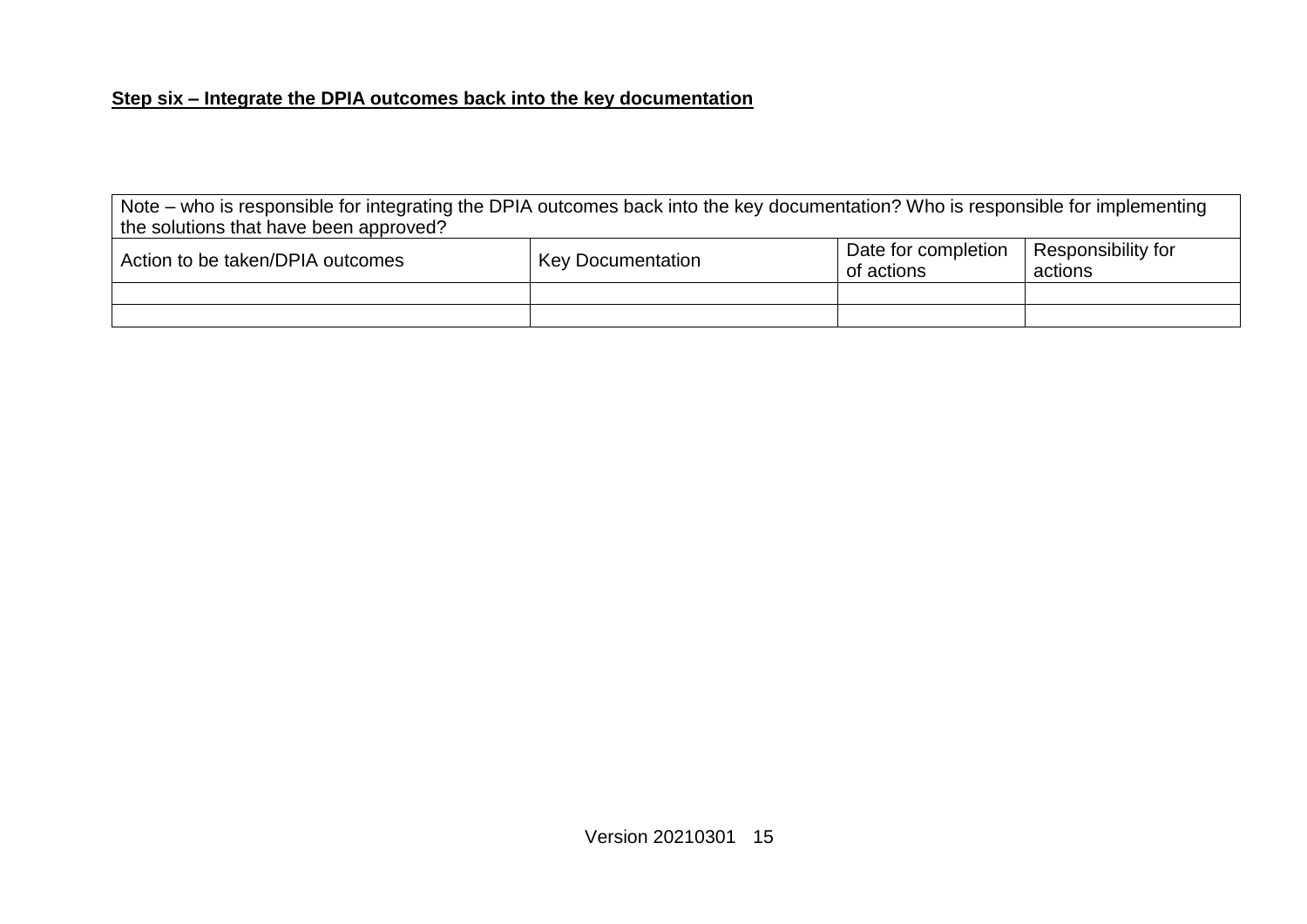# <span id="page-16-0"></span>Annex 1 – Linking the DPIA to the UK General Data Protection Principles

This annex will help you identify where there is a risk that the initiative will fail to comply with the UK General Data Protection Regulation or other relevant legislation. The principles listed are those set out in Article 5 of the UK General Data Protection Regulation with italic notes explaining the information you need to consider.

NB - The wording refers to projects using a broad definition and for the purposes of conducting a DPIA should be applied to any initiative.

Principles relating to processing of personal data

**1. Personal data shall be:** 

### **(a) processed lawfully, fairly and in a transparent manner in relation to the data subject ('lawfulness, fairness and transparency');**

*Have you identified the purpose of the project?* 

*How will individuals be told about the use of their personal data?* 

*Do you need to amend your privacy notices?* 

*Have you established which conditions for processing apply?* 

*If you are relying on consent to process personal data, how will this be collected and what will you do if it is withheld or withdrawn?* 

*Are your actions a proportionate response to the need?* 

*Will the systems you are putting in place allow you to respond to subject access requests more easily?* 

*If the project involves marketing, have you got a procedure for individuals to opt out of their information being used for that purpose?* 

**(b) collected for specified, explicit and legitimate purposes and not further processed in a manner that is incompatible with those purposes; further processing for archiving purposes in the public interest, scientific or historical research purposes or statistical purposes shall, in accordance with Article 89(1), not be considered to be incompatible with the initial purposes ('purpose limitation');** 

*Does your project plan cover all of the purposes for processing personal data? Have potential new purposes been identified as the scope of the project expands?*